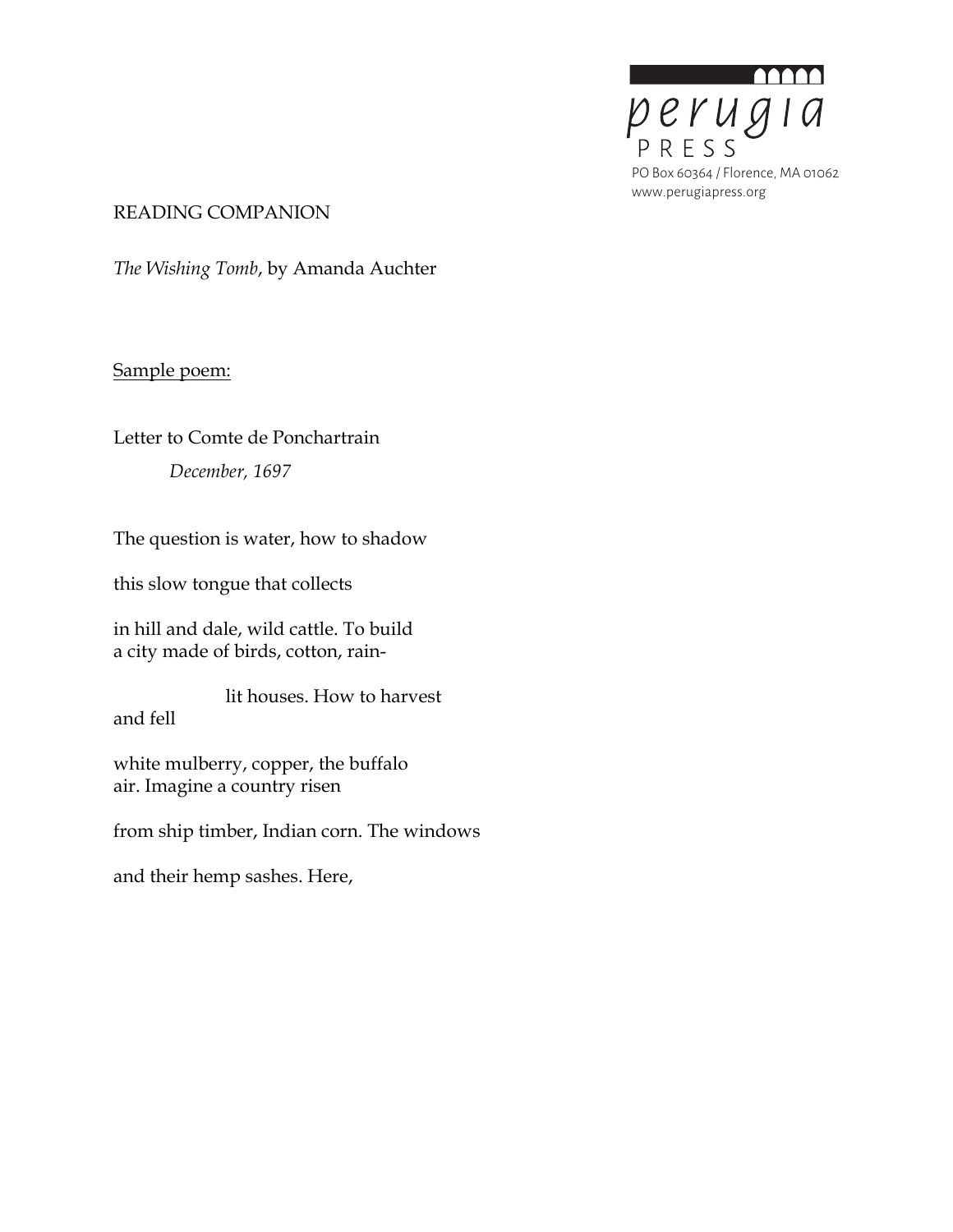it is easy to remain still and sweat at midnight, your body a seething

sea. Everywhere it is dark: loose leaves,

forest. The water arrives exhausted, climbs

the lowlands and marshweed. We will want

to close its wide mouth, bring boats

stacked with cables, ropes, masts. We could conjure

a city from fruit blossom, magnolia, thunderheads. This world is in me:

let us build ourselves again

from silt, salt. Let the water rise and wash

through the streets. Let the wind fill each breath, each dry throat.

#### Questions to consider:

- 1. Consider the image in the title, *The Wishing Tomb.* How does the meaning of this image and title change and develop throughout the collection?
- 2. How does the image and symbol of water appear and change throughout the collection? Consider poems such as "Report on the Levee Breach, 1816" and "The Good Friday Flood, 1927."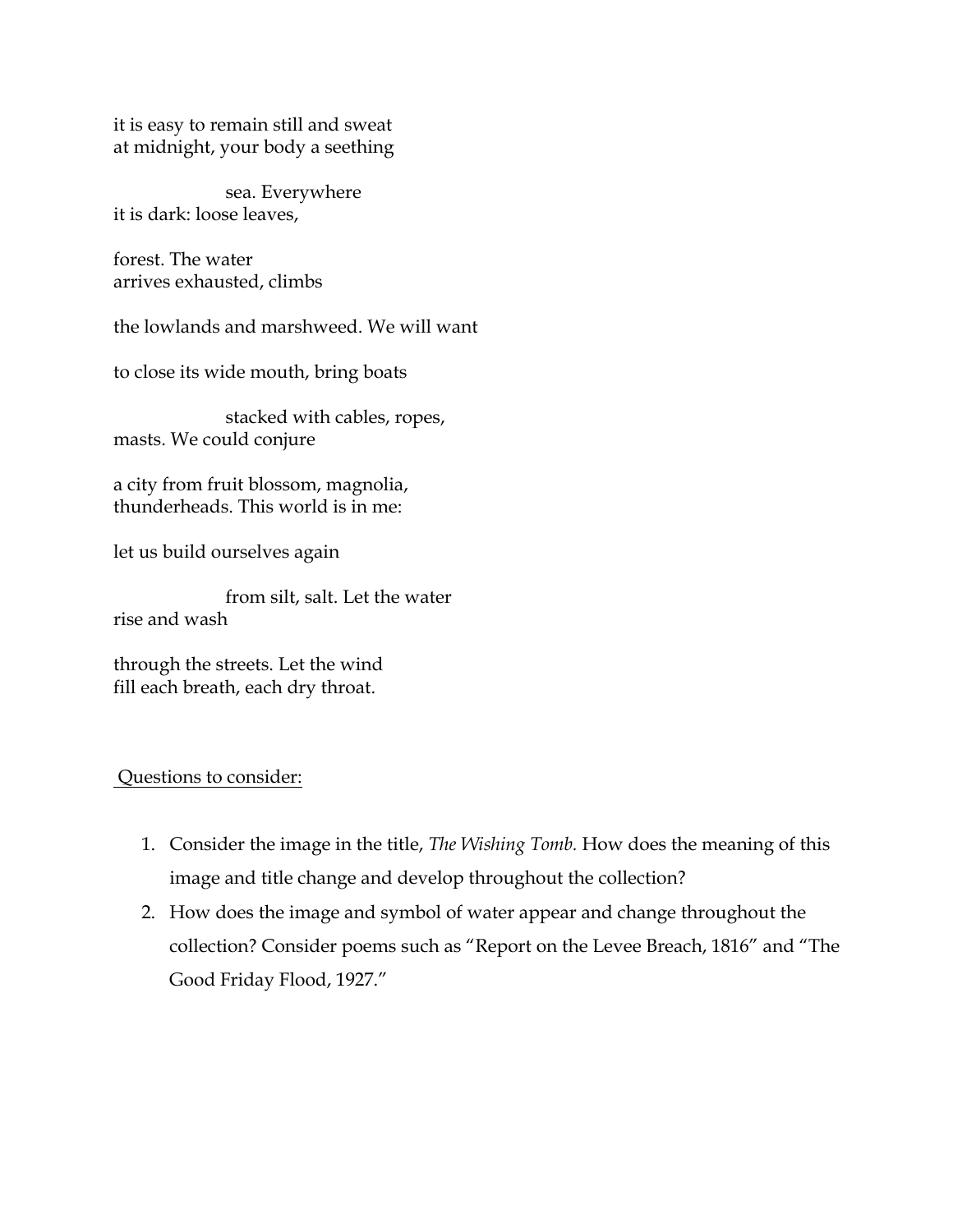- 3. The City of New Orleans appears in this collection not only as a place, but also as a persona, a living being. What effect does this have on the reader? Consider poems such as "The Disordered Body." What places in your life have a persona? Describe them.
- 4. Find at least three poems where Auchter uses imagery of transformation. Why do you think this theme recurs in this collection?
- 5. Many of these poems are told from the point of view of historical figures in New Orleans. What effect does it have to tell these poems from their perspectives?
- 6. Auchter juxtaposes beauty, celebration, and ruin in many of these poems. Why do you think she chooses this, and what effect does this have? How does it complicate the reader's perception of New Orleans? Consider the poems "Why New Orleans," "Jazz Funeral," and "Marie Laveau, Postmortem."
- 7. How does Auchter use snapshots of images and historical moments to compile a collage of a vast city over centuries? Why do you think she chooses this technique in this collection? Consider "Gray Line Katrina Tours" and "The Heel String Gang."
- 8. What are some of the repeated images and words that let the reader know where these poems are taking place? Consider "6220 Camp Street," "The Wishing Tomb," and "Testimony of Evangeline the Oyster Girl, 1948." How does the attention to place create meaning in this collection?

#### Writing prompts:

- 1. Write a poem from one historical figure to another, such as "Letter to Comte de Pontchartrain."
- 2. Begin a poem with this line from "Testimony of Baroness de Pontalba, 1834": "How animal I am in my desire."